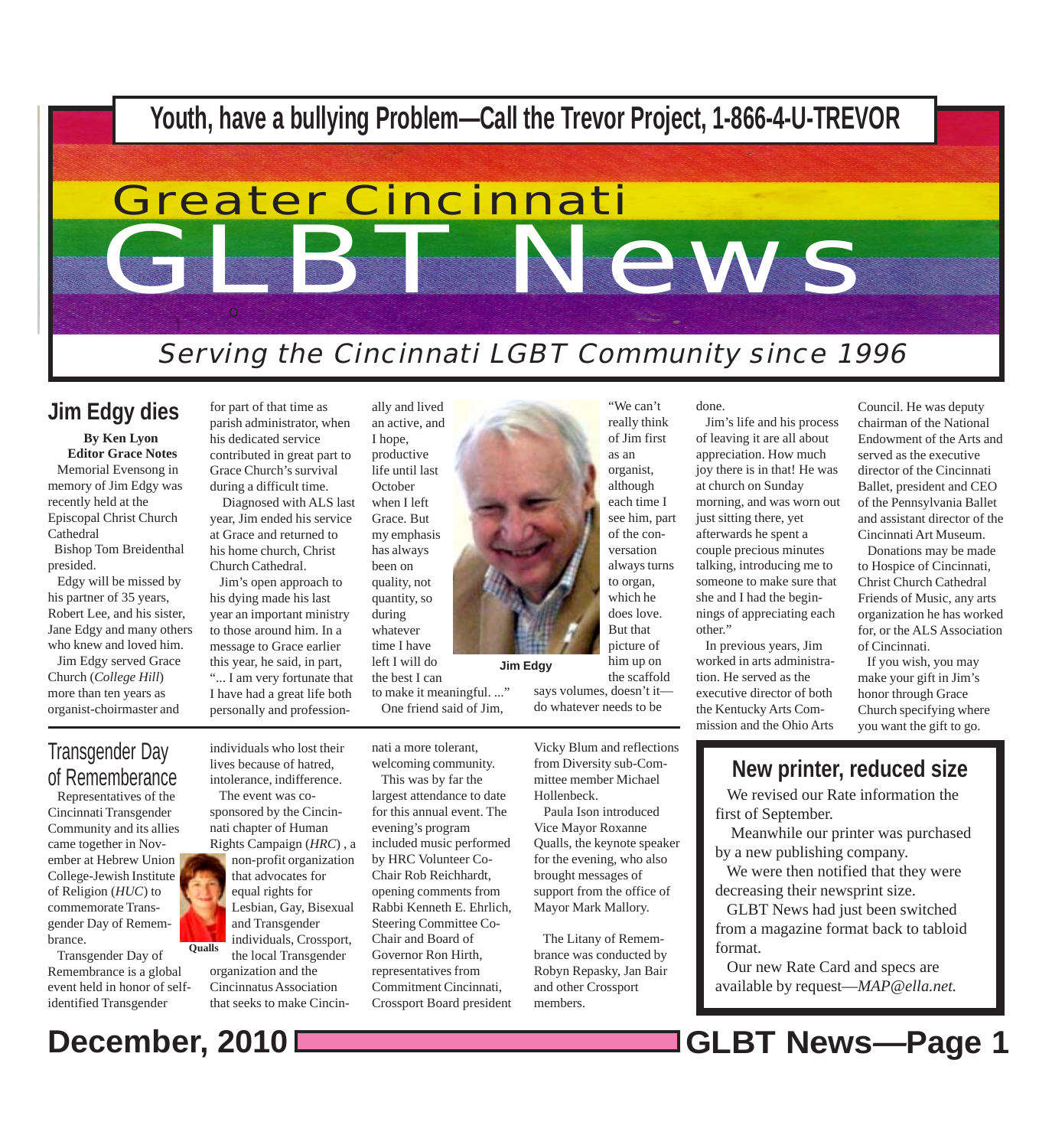## **Page 2––GLBT NEWS December, 2010**

**PRIDE is us, all of us**

**By Worley Rodehaver Editor**

 During the years, many people have held the annual PRIDE event in trust for all of us. PRIDE is a communitywide celebration of GLBT PRIDE.

 This year there were three celebrations instead of the one traditional PRIDE Event held for several years during Gay PRIDE Month in June. The Gay Chamber of Commerce hosted a downtown event which included a festival, parade and fancy

dress ball. In Northside, one individual, along with a few

friends, who wanted to keep the PRIDE tradition alive in that "Gayborhood" organized a July event focused on events at neighborhood bars and other venues..

Lesbian Community Center headed up planning the last year the city-wide PRIDE event was held in Northside, the Kentucky model was used—a model that invited all organizations and businesses to join in the planning for the event. While ALL organizations and businesses did not join in, those who did gave it the feel of a community effort.

 We would hope the chamber would be open to using this

model in 2011.

the planning.

With the number of

 The organizer for the Northside event has already said he wants a community committee in 2011. And, Northern Kentucky already uses a community planning model as we said. Why does it matter? Because PRIDE should be a community sponsored event. It should not "belong" to one person or one organization. Anybody who wants to be involved, especially the many organizations in the tri-state, should be able to be part of

 In Northern Kentucky an ad hoc committee of individuals, organizations and businesses hosted that area's first PRIDE event. Even though the Gay and

### **Greater Cincinnati GLBT News**

is published monthly in Cincinnati, Ohio. *map@ella.net*

**MAP Publications, 1727 Highland, Cincinnsti, OH 45202, 513-241-7539**

"Hatred and bitterness can never cure the disease, only love can do that." **Martin Luther King**

"Always be yourself," **from** *Billy Elliot* **Publisher/Editor—Worley Rodehaver Associate Editor—Michael X. Chanak**

**Advertising—Karen Halazayn, 513-979-4295 Transportation—Joe Wilks**

 This Newspaper is supported entirely by income from our Advertisers. Editorials/Opinions are the opinions of the writer or organization and the publisher assumes responsibility only for Editorials, Opinions or Commentary written by the publisher or editor(s). Views expressed in .<br>Organizational or Independent columns or in Letters to the Editor are those of the organizations or writers.

 This Newspaper is distributed FREE at Advertisers' locations, through community organizations and other outlets. The publisher assumes no responsibility for content, accuracy or validity of Advertising.

Vol. 13, No. 12, December, 2010 **Contents © GLBT News, 2010**



#### **This publication is dedicated to those who have or have died from AIDS or Hate Crimes**

It is our goal to record the positive contributions **GLBT** people make to their community and the local community at large. While AIDS and Hate CRIMES are certainly not positive things, we seek to draw the positive from the negative. We hold up Paul Delph and Matthew Shepard and their families as models of how human beings should or could react to each other and how families should support loved ones whose lives are not in the box right wing religious zealots want them in. Delph, a multi-talented Cincinnatian, died of AIDS in 1996. His mother shut down her business to care for him. Shepard died in 1998, victim of a hate Crime and his mother worked for years to get passed a national Hate Crimes Bill, which is now law.

**Paul Delph**

**Scott E. Knox** I seth Welch

**ATTORNEY AT LAW**

General Practice including: Probate—Wills/Powers of Attorney Disability (Social Security/SSI/Disability Insurance) Lesbian/Gay/Transgender Legal Issues

 HIV Legal Issues **Honored as one of** *Lawyers Weekly USA's* **Attorneys of the Year for 2002 13 E. Court St., Suite 300, Cincinnati, OH 45202 Tel: 513-241-3800 FAX: 513-241-4032 e.mail:** *sknox@choice.net*

Gay Chamber names president

 George Crawford is the new president of Gay Chamber of Commerce and will serve for three years.

 He most recently served as vice president of the Chamber.

 Crawford has served on the Chamber board since 2002. In addition to serving as vice president since 2007. He has be instrumental in leading several key initiatives for the Chamber including the launch of the Equinox Festival in 2009 and the successful restaging of Greater

Cincinnati's annual PRIDE celebration. The return of the event to downtown was considered a success. This included high demand for event sponsorship and on-site booth space and strong attendance for the parade, street festival and musical presentations on Fountain Square.

 Crawford has lived in Cincinnati since 1992. He and his partner Jerry live downtown and owned and operated Metronation which was located in Downtown for 10 years. Crawford has also served on the board of directors for the Over The Rhine Chamber of Com-*See Chamber, Page 7, Col. 2*

**Justin Aaberg Cody Barker Brandon Bitner Asher Brown Raymond Chase Tyler Cleminti Chloe Lacey In Memory of:**

**Gay teens who committed suicide this fall because of bullying**

## **Cori Yaeger, PhD**<br> **Sychologist, LPCC-9**<br>
• Individual, couples, familie:<br>
• LGBTOA friendly, kink-awar **Psychologist, LPCC-S**

 Individual, couples, families LGBTQA-friendly, kink-aware Communication, codependence, recovery, grief **Flexible Hours Eastside Cincinnati 513-232-2139** *dr-cori-yaeger.com*  $\overline{P}$ .

## **Matthew**

**Shepard** organizations and interested people in the region, there should be no problem.

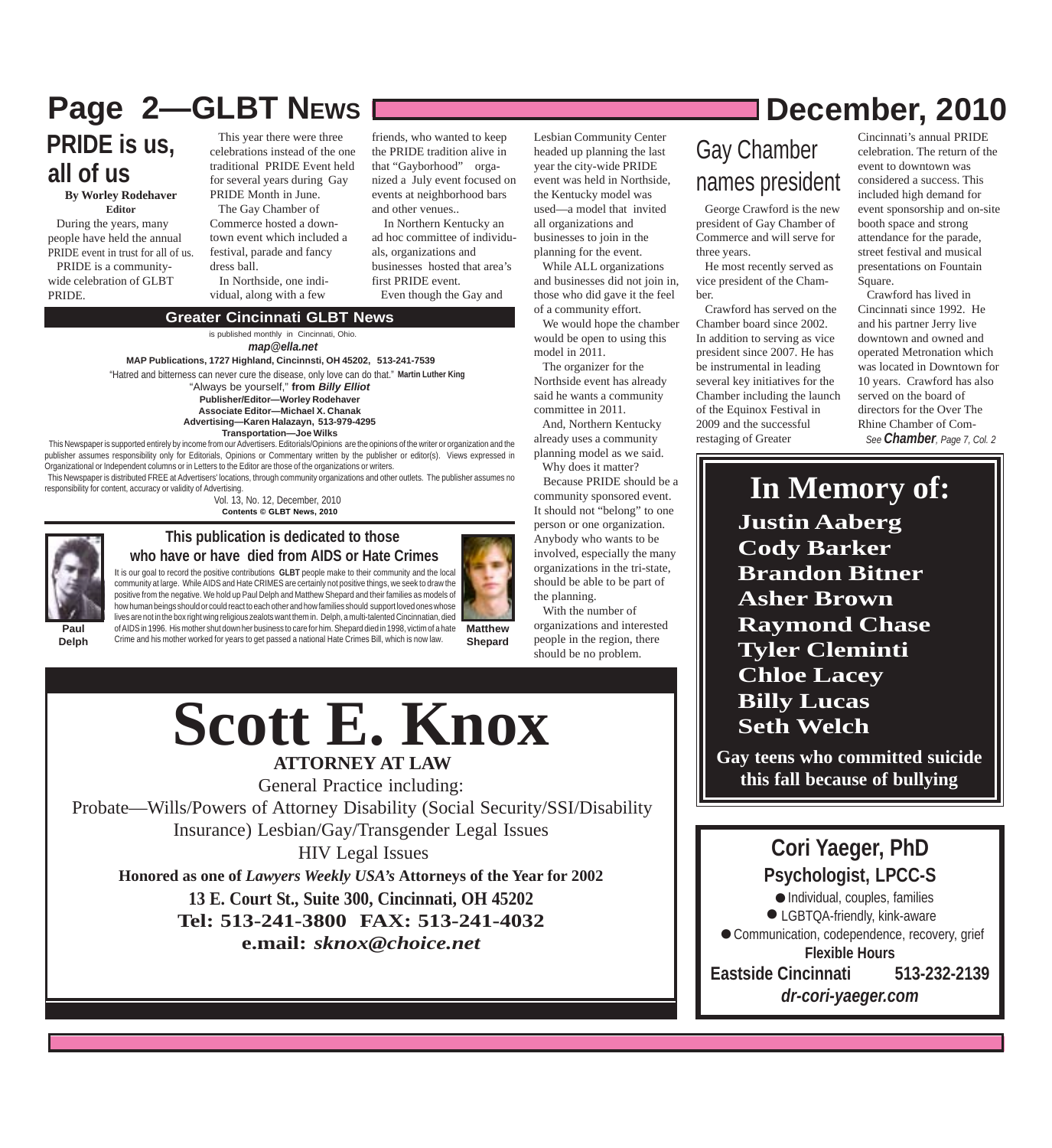## *Words*

 I love the language and the use of words. I like imagery and the illusions they evoke. Maybe that's the reason, I

find myself sometimes stuck and yet somehow drawn to writing words on paper.

 Over the years, I've written of Gas Giants, Gay bed bugs, PRIDE as an institution devouring a community if not institutions, good times, false words, empty promises and heroic figures.

 As I think back on it, some stories were based on real facts, watered down to offend no one, yet came dangerously close to disclosing small truth, maybe for me, maybe for others. After all, it is a quality

## Happy horror days

 I see it in my friends and I see it in myself. I've seen it in life for many, many years

and I am thoroughly sick of it. The days of supposed joy and blissful holiday happi-

ness seem to

escape a lot of us. Good will to men? How about just plain old good will to me? Where is that supposed to come in? Is it in the Block in my plano-life marked "…and then a miracle happens!"? These Happy Holidays seem to end in Un-Happy Horror Days.

 I feel it starts with societies great holiday expectations and manifests in the ever-present advertisements featuring happy home life. I love Christmas Carols but like most successful things in our society, they are played to death, over and over and over till you could just about strangle poor old

of storytelling I possess that endears some and upsets others.

 My personal inspiration comes from the truly great stories fictional or other-

**Mother Says** of the Worlds, **By Michael Chanak** World Stood wise, not the Bible, but War The Day the Still, Time Machine,

Twilight Zone, The Rise and Fall of the Third Reich, Star Trek and Dark Victory. All contain powerful clues to our imaginings of a richly complex, yet sometimes dark view of the present and the future. Words and stories took me

places. I wrote poetry as a child, did radio in high school along with speech/debate/ extemp then college newspaper and a radio internship, even a few years in commer-*See Mother, Page 4, Col. 1*

Rudolph! Is it necessary to have a live Santa on EVERY corner? What is it with the time slip in holiday celebrations? It used to be that Santa

Georgia on appearing after **My Mind** By Georgia W Dahlberg would start the first snow, or at least a decent time after Thanksgiving or at

least give a person time to digest the turkey. Now we are in such a

commercial rush that we can't even wait till Thanksgiving is over.

## *End of Year tax breaks*

Here are some last-minute

taxes: 1. Increase Your Charitable Giving – If you itemize, increasing

your charitable contributions can decrease your tax. For instance, if you're in the 25 percent tax bracket, every \$100 you give will save \$25 in taxes. 2. Clean Out Your Closets –

Non-cash donations are a great way to save on your taxes if you can itemize. Deduct the fair market value (*normally the Thrift Store Value*) on your tax return. You need a receipt from the organization PLUS an

 Commercialism is understandable in these uncertain days but must it be so blatant, obvious and rushed? Thankfully, Easter Egg hunting is still difficult to do while there is snow on the ground.

 Then we hear the stories of the family snubbing. Suddenly Aunt Jack or Uncle Jill are conveniently forgotten in the rush of preparation for the family celebration. We call up expectantly only to be met with the embarrassing pause of silence when the *See Georgia, Page 4, Col. 4*

TRUST COMPANY AND 513-542-7800 *www.northsidebankandtrust.com* OOK TO THE NORTH'

#### itemized list of the items donated. Most organizations provide lists of values of commonly-donated goods. Form 8283 should be completed if your deduction is

**TAX TALK** Proof Your **By Scott Renno Enrolled Agent, 1 TAX** credit for up over \$500. 3. Weather-Home – You get a 30% tax

> to \$5,000 in energy upgrades like insulation, storm windows and doors, and high efficiency heating units. The \$5,000 limitation applies to expenditures made in 2009 and 2010 combined.

4. Fund your IRA – You can give up to \$5,000 (*\$6,000 if you're age 50 or older*). If your employer offers a retirement plan you may be limited on the amount you can contribute. You have until April 15, 2011 to make your 2010 IRA contribution.

5. Fund Your Health Savings *See Tax, Page 8, Col. 5*



*Proud to serve the real estate needs of ALL the communities of Greater Cincinnati.*

John Boggess (513) 533-5573 jboggess@comey.com

Comey&Shepherd

**JohnBoggess.com**





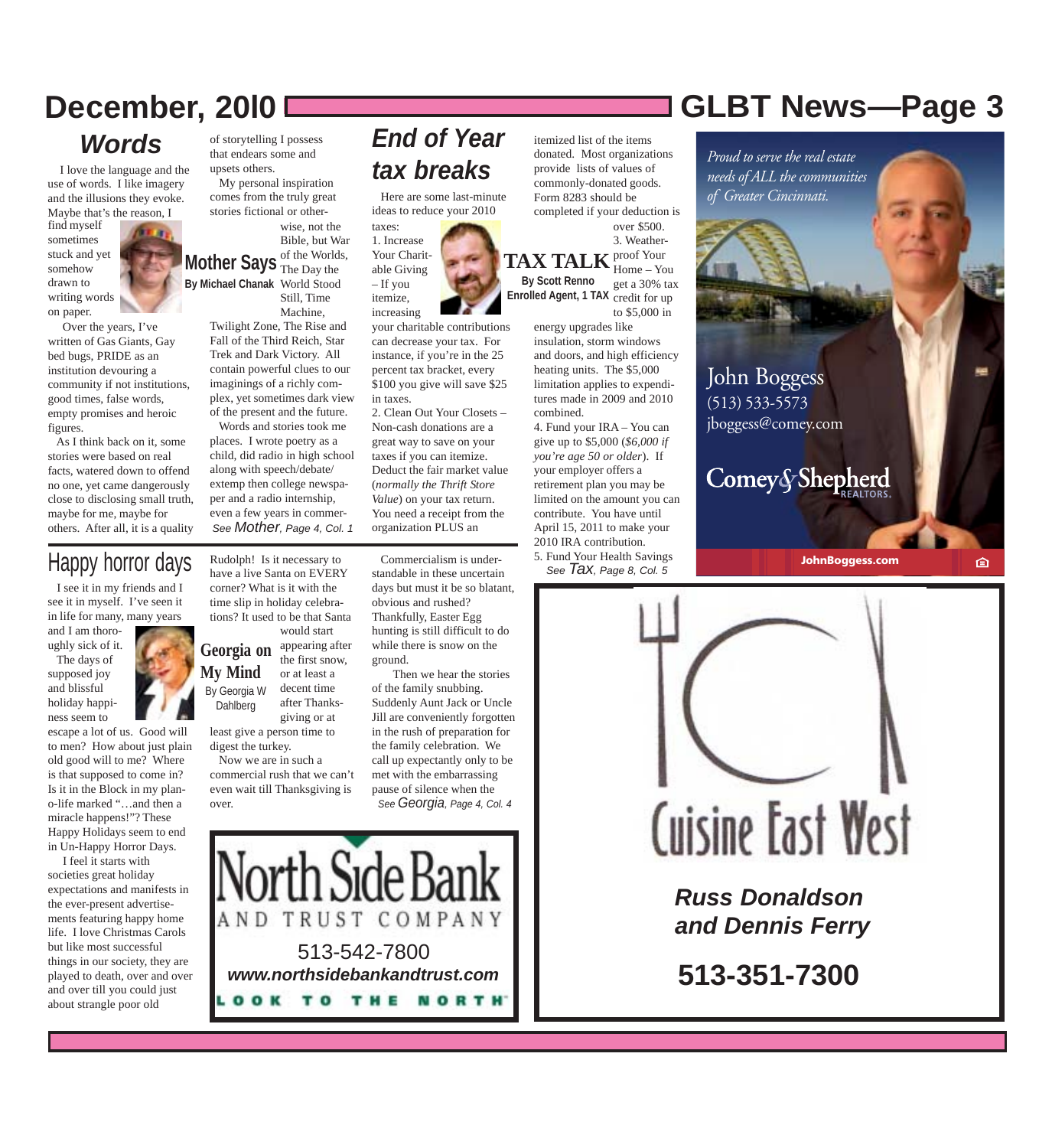## **Page 4–GLBT NEWS December, 2010**

cial broadcasting. After a long break in

creativity, 1986 came and I joined *Alternating Currents* on WAIF, for ten years, along

with stints at *Gay Cable* and *OutFront GL TV*. I did the whole queer media thing. Then, 1996 and another break in creativity until some longterm friends urged me in late

John Boggess *Proud to serve the real estate needs of ALL the communities of Greater Cincinnati.*

(513) 533-5573 jboggess@comey.com

## Comey&Shepherd

**JohnBoggess.com**

2005 to write again. I wondered if I had any words left, words that would mean anything to anyone other than myself? *Mother*—from Page 3 with stints at Gay Cable and 2005 to write again. I **Georgia**—from Page 3

 Five years have passed since asking that question. Thank you to my loyal readers at *GLBT News*, Publisher Worley Rodehaver and you dear readers for allowing me to paint this canvas of my experience in words. For those few who claim the first column they read each month is mine, you honor me, humble me and remind me that my experience is not so different than yours.

#### **AAAAAAAAAAAA**

invitation to join the family celebration ought to be expressed. Perhaps we are faced with the embarrassment of listening to the happy tale of all who are going to "Moms" on Wednesday when we know and they know we

have pointedly, not been invited. After all, we wouldn't want to inconvenience Aunt Whatshername, who hasn't bothered to visit for 47 years.

 What's odd is that we are the ones who feel embarrassed when subjected to the bad manners of those who should be holding us near and dear. We feel a lot of difficulty expressing our love

Priscilla A. Wood, Psy.D.

800 Compton Road, Unit 32 Phone: 513-521-5088 Fax: 513-521-4856

Psychologist

for them when they are going out of their way to ignore or avoid us and, maddingly, it seems to be giving them the excuse they need.

 And now that I have depressed the heck out of you, dear reader, let's resolve to end this self fulfilling horror show here and now. No, not a new and novel way of offing oneself! Let's resolve to be good to each other while being good to ourselves.

 Get a gathering of your special friends and maybe not so special friends also, and treat them to the very best of your hospitality. Yes, your tree may be 3 feet tall and plastic like mine, but it is, after all,

your tree! So what! It is truly the thought that counts! Let us resolve to put a twinkle in the eye of each friend who has the good taste to attend our festivities.

 We may see our-selves invited to so many gatherings that we just don't have time for those who would snub us this year. We might even see a hint of jealousy in their eyes, so be magnanimous.

 Go ahead, next year you CAN invite them to share in your fun and enjoyment. That is the true meaning of this time of year, even if they have forgotten it. AAAAAAAAAAAAA







# **1 Tax**

面

**Quality Tax Preparation Financial Counseling IRS Representation Tax Planning** 

www.1taxcincinnati.com



**Scott Renno, Enrolled Agent West Side:** 3284 North Bend Rd. **Suite 106** Cincinnati, OH 45239 513-481-1TAX (1829) Scott@1taxcincinnati.com

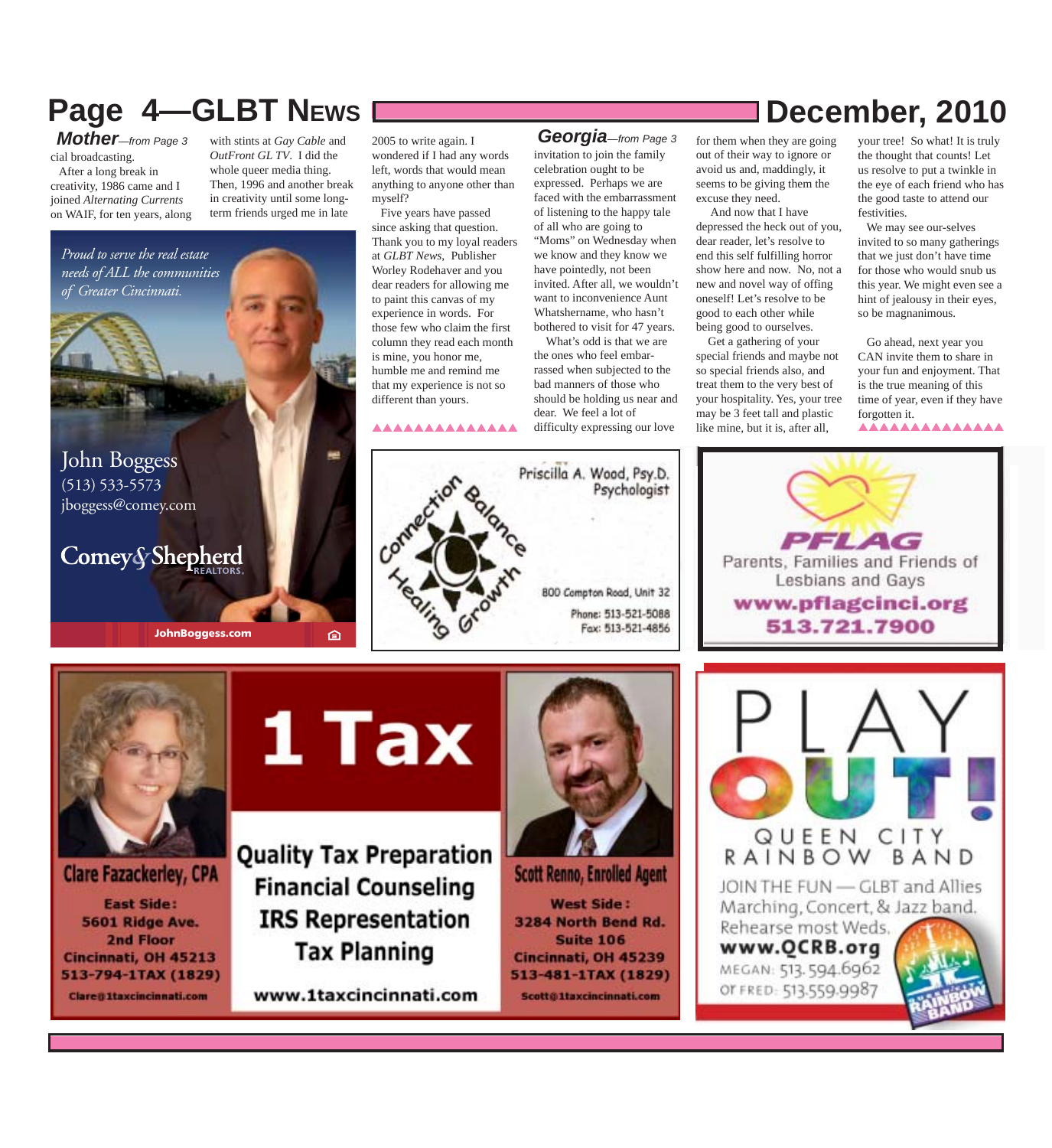## **December, 20l0 GLBT News***—***Page 5**

## Say the word-the word is "joy."

It's our pleasure to know we're looking out for our customers-even when life is grand. So we thank them all, and wish everyone a most happy holiday season!



**Rick D McDermott Agency** An Outstanding Customer Experience J.D. Power and Associates certified Distinguished Insurance Agency (513) 722-9200



American Family Mutual Insurance Company and its Subsidiaries Home Office - Madison, WI 53783

 $Q2007$  $002942 - 11/07$ 

### **Hello Laser - Goodbye Razor Advanced Laser treatment is** Gentle **Fast · Easy · Affordable** Foce L esotheren face lift Thermope/ otox & Collagen Inject potox a Conagen Injection<br>Laser Age Spot & Mole Removal<br>Acne & Acne Scars tx aser Spider Vein Removo Laser Varicose Vein Remov Facial Line & Wrinle Remova Laser Sun Damage Remove<br>Laser Birthmark Tx Laser Stretch Marks Tx Laser Tattoo Removal Laser Eyelid Surgery<br>Chemical Peel/ Photo Peel Micro Dermal Abrasion Computer Imaging<br>Full Service Skin Care etic Laser **THEFT THE** www.LookYourBestNow.com **Anthony Mamari MD**

 $(513)$  221-1111 Cincinnati 5 Minutes from Downtown Cincinnati  $(859)$  442-9000 Fort Thomas, NKY

## Get GLBT News via e.mail Send your name or user name and e.mail address to MAP@ella.net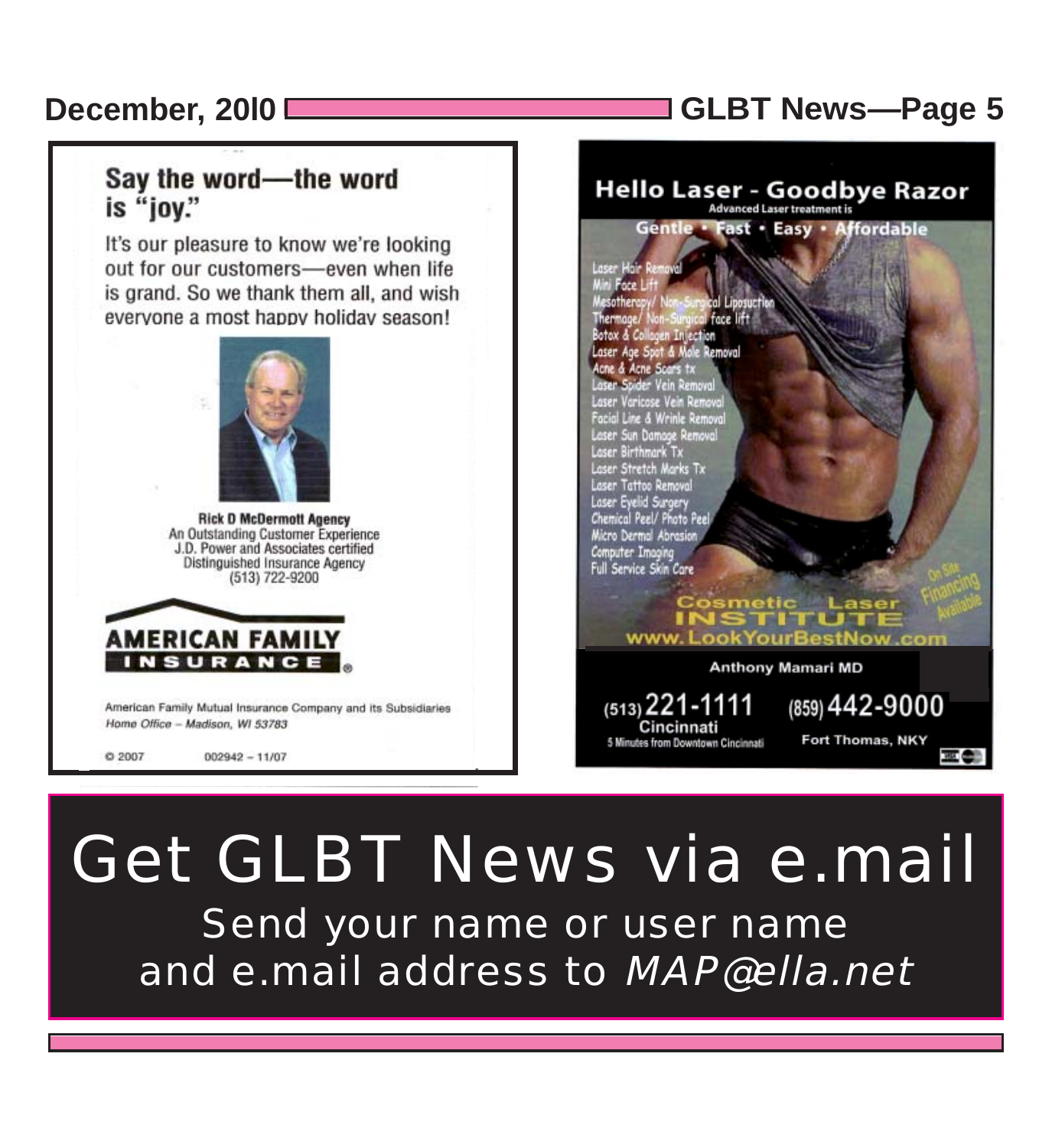## **Page 6-GLBT NEWS December, 2010**

Our Faith Too! · 수 30G



metropolitan community Loving All, **Sunday Service Liberating Spirits, Journeying Together,** 4033 Hamilton Ave. **Creating Peace,** Cincinnati-OH 45223 www.NewSpiritMCC.com Through Christ. Phone: (513) 661-6464

### **Grace Episcopal Church "A Welcoming Community**

**Come Join Us"**

**Each Sunday, 10 a.m.—Holy Eucharist** 1st Saturday each month, 5 p.m.—Hip Hop Mass 2nd Wednesday each month, 6:30 p.m.—African Drumming, Reiki and Traditional Healing Service **5501 Hamilton Avenue 513-514-2415**



10:30 a.m.

*office@gracecollegehill.org*

### **Statement** Catholic Bishops target Gays

#### **of Equally Blessed**

 Leaders of Equally Blessed, a coalition of Roman Catholics working for justice for Lesbian, Gay, Bisexual and Transgender people (*LGBT*), have issued a statement expressing deep concern over the outcome of the election of new leaders for the US Catholic Bishops Conference.

 "The election of New York Archbishop Timothy Dolan and **Louisville, Kentucky** Archbishop Joseph Kurtz as president and vice-president of the US Conference of Catholic Bishops (*USCCB*) sends an ominous message to LGBT Catholics and our families," said Francis DeBernardo, executive director of New Ways Ministry and an



Equally Blessed member. "Both men have made strong statements against Gay and Transgender people. Indeed, for the last two years, Archbishop Kurtz has led the US Bishops' nationwide campaign against marriage for Gay couples." "It is ominous because

the bishops broke with tradition and did not elect this last year's vicepresident, Bishop Gerald Kicanas of Tucson, as president, someone known to be more moderate on LGBT issues and signals that the bishops are targeting

## Christmas

For the 9th year, Clifton United Methodist Church, 3416 Clifton Avenue, is selling Live Christmas Trees. The tree lot will be open through December 24th, or until the trees sell out. You can choose from a variety of sizes and types of evergreens. Proceeds go to missions.513-961- 2998 Tree sale

families with loved ones who are Lesbian, Gay, Bisexual or Transgender," said Nicole Sotelo, program and commun-ications director at Call To Action.

 Marianne Duddy-Burke of Dignity USA, another Equally Blessed spokesperson added, "The selection of these two men as leaders of the US Bishops' Conference means it is more important than ever for Catholics

who want our Church and world to be more welcoming and just for LGBT people to speak out and to act for justice. The majority of Catholics in the pews are supportive of LGBT people and issues, so this election is another example of how the hierarchy is out of step with the faith experience and ideas of Catholics."

 "At a time when Catholics and the *See Bishops, Page 7, Col. 3*

## **Christmas Services**

**Center for Spiritual Living of Greater Cincinnati** Dec 24 7 p.m., Christmas Eve Candle Light Service at Center for Spiritual Living

Greater Cincinnati, 5701 Murray Ave. **The Church of Our Saviour/La Iglesia de Nuestro Salvador**

**Clifton United Methodist Church,** 3616 Clifton Ave., will be having a *Christmas Eve Candlelight Service* at 11 p.m. December 24th. 65 E. Hollister St. Mt. Auburn Misas Bilingües de Navidad / Bilingual Masses *Christmas Eve* 4:30 & 10 p.m. *Christmas Day* 10:30 a.m. *Christmas Sunday* 7:30 & 10:30 a.m., ZenMass 7 p.m.

**First Unitarian Church** 536 Linton at Reading Rd. December 19, *Thinking About Christmas* 9 a.m. and 11 a.m. December 24, *Do You Want* *to Hold the Baby?* 4 p.m. December 24, *A Child is Born*, 8 p.m.

**The Gathering UCC** 1431 Main St. December 24, Candlelight Christmas Eve Service, 4 to 5 p.m., "Through the Eyes of a Servant" Coffee, snacks, inspiration and friendly faces! **Grace Episcopal Church** Our Christmas Eve service

will be 7:30 p.m. with special music. **New Thought Unity Center**

*Christmas Eve Candle Light Service*, December 24, 5 p.m. and 7 p.m. *Kwanzaa* Celebrated on Sunday, December 26, at 10 a.m. All are welcome with honor and respect.

**St. John's Unitarian Service**

320 Resor Ave., 961-1938 *Christmas Eve Service* December 24th 7 p..m.



An initiative of the Jewish Community of Cincinnati helping communal organizations, congregations and schools become more inclusive, welcoming and supportive of the Jewish GLBTQ community through education, training, providing resources, creating social connections and advocacy.

For more information contact us at JPrideCincinnati@gmail.com

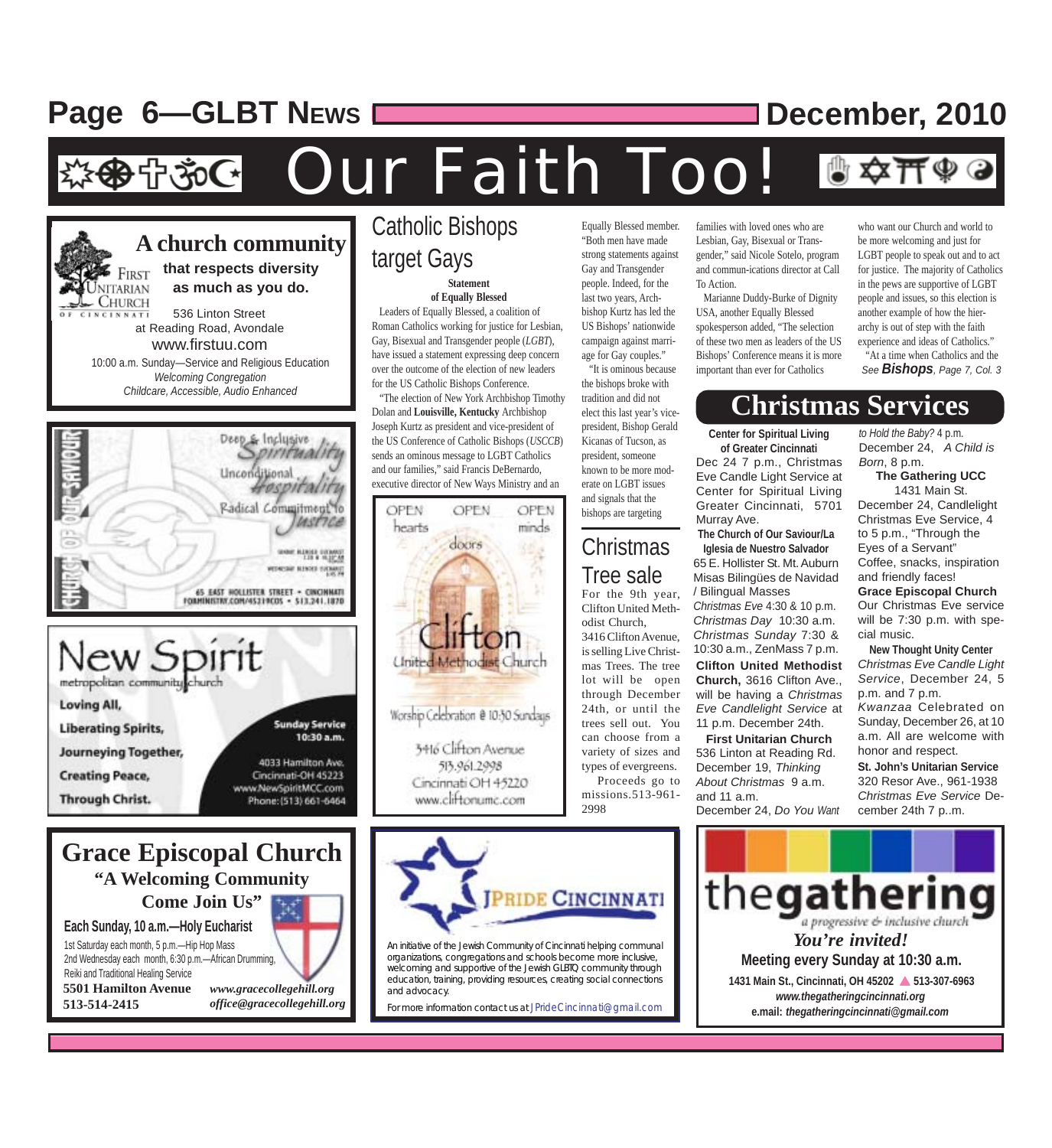## **Workplace** equality

 HRC Greater Cincinnati's Workplace Equality team conducted a successful workshop at Macy's Inc. in November.

 There were more than 50 diversity/HR executives present. The interactive program included Corlis Fong, Macy's diversity officer, opening the conference, as well as presentations from Stephanie Klump from Deloitte and a panel including City Council Member Chris Bortz, University of Cincinnati Student Blake Jelley, Chamber officials and other business community leaders.

 Procter & Gamble management presented "measurements" of workplace climate and GE Aviation's Karen Morgan presented "why employee resource teams are important."

 Corporate participants included representatives from Kroger, Macy's, Towne Properties, P&G, Deloitte, Lexis Nexis, Miami University, Visiting Nurses, Cornerstone Brands, Rumpke, Great American Insurance, City of Cincinnati, US Bank, Cincinnati Children's and the University of Cincinnati.

 HRC strives to build stronger relationships with business and community leaders as this outreach sends a broad message to the business community and

demonstrates the impact pro-LGBT practices have on many citizens and workeplace quality in the community. Co-Chair David Leonard and his team demonstrated

how HRC's national programs can be applied locally.

### Crossport Website

 After a number of years of laying fallow, Crossport recently upgraded their website. Crossport is the Cincinnati association for Transgendered individuals. Programs include discussion groups for crossdressers and transsexuals as well as social events for members. View the new website at

*www.crossport.org* .

merce, where he received the President's Award for his service; was active on the Gateway Quarter Merchants Group, as well as various other positions dedicated to advancing the GLBT *Chamber—from Page 2*



Community and Downtown Cincinnati.

 Succeeding Crawford as vice president is John Boggess, a board member since 2007. Continuing current terms on the board are Treasurer Cathy Rogers and Secretary Sandra

Stratton.

#### *Bishops—from Page 6*

larger society have become so painfully aware of how anti-LGBT religious messages and personalities have contri-buted to youth suicide, we wish the bishops would have elected leaders whose records were not so damaging," said Casey Lopata, co-founder of Fortunate Families. "As father of a Gay son and as Catholics, we choose to tell our youth about Jesus' unconditional love for them." Equally Blessed is a coalition of faithful Catholics who support full equality for Lesbian, Gay,

Bisexual and Transgender

people both in the church and in civil society. Equally Blessed includes four organizations that have spent a com-bined 112 years working on behalf of LGBT people and their families: Call to Action, Dignity USA, Fortunate Families, and New Ways Ministry.

*Everyone on your list in our quaint shop. Fabulous Candles, personalized Ornaments, 100's of handmade items. check our web site for holiday events and extended hours*

Many one of a kind items! www.cozycottagebellevue.com 307 Fairfield Ave. - Bellevue, KY - 859.581.4972



HAIR, INC. 513.396-6200 · cell 513.254-5941 2981 MADISON RD CINTI OH 45209



**Greater Cincinnati's ONLY GLBT Public Affairs Radio Program** *Saturdays, 3 to 5 p.m. on WVQC.org or 95.7 FM* **Programmers: Cheryl Eagleson, Producer; Ron Clemons, Maurice Harris, Emily Joy, Bruce Preston, Jamie Royce,**



## **December, 20l0 GLBT News***—***Page 7**



*needs of ALL the communities of Greater Cincinnati.*

John Boggess (513) 533-5573 jboggess@comey.com

Comey&Shepherd

**JohnBoggess.com**

臼